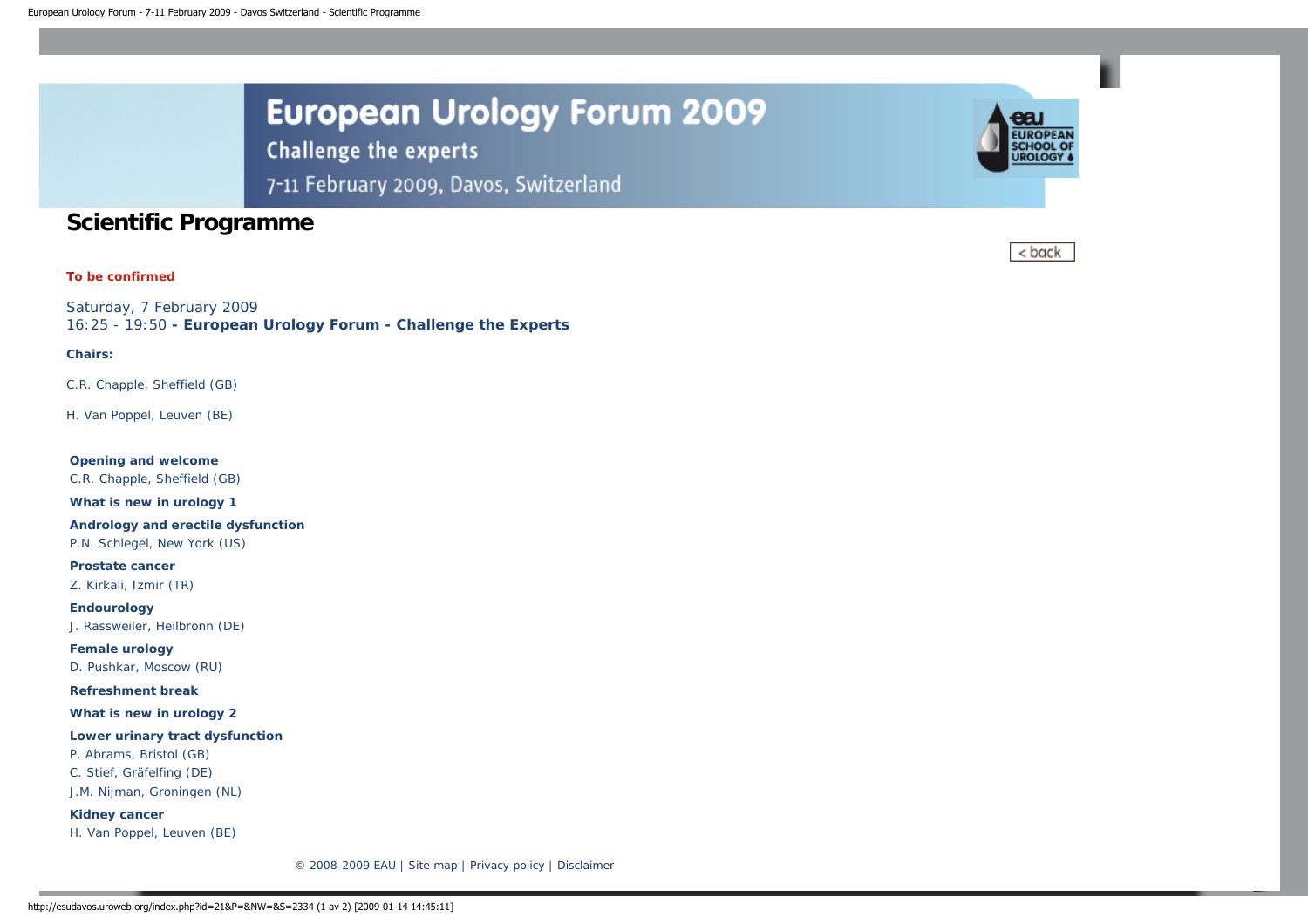**Challenge the experts** 

7-11 February 2009, Davos, Switzerland

# **Scientific Programme**

# **To be confirmed**

Sunday, 8 February 2009 07:30 - 19:00 **- European Urology Forum - Challenge the experts**

### **Chair:**

F.M.J. Debruyne, Arnhem (NL)

#### **State-of-the-art lectures 1**

**Controversies in the contemporary management of varicoceles?** W. Aulitzky, Vienna (AT)

**Interactive virtual laparoscopy training** A. Messas, Nanterre (FR) H.G. Van Der Poel, Amsterdam (NL)

**Refreshment break**

**Urological challenge 1**

**Video session 1**

**Radical prostatectomy 1**

**Break**

**Reconstruction 1**

**Debate: PSA relapse - hormones or radiotherapy?**

P-A. Abrahamsson, Malmö (SE) A.R. Zlotta, Toronto (CA)

**Evaluation of circulating tumour cell measurements in diagnosis of prostate cancer** N.A. Romas, New York (US)

**Refreshment break**

**Panel discussion 1**

**Paediatric cases** J.M. Nijman, Groningen (NL)

**Urological challenge 2**



< back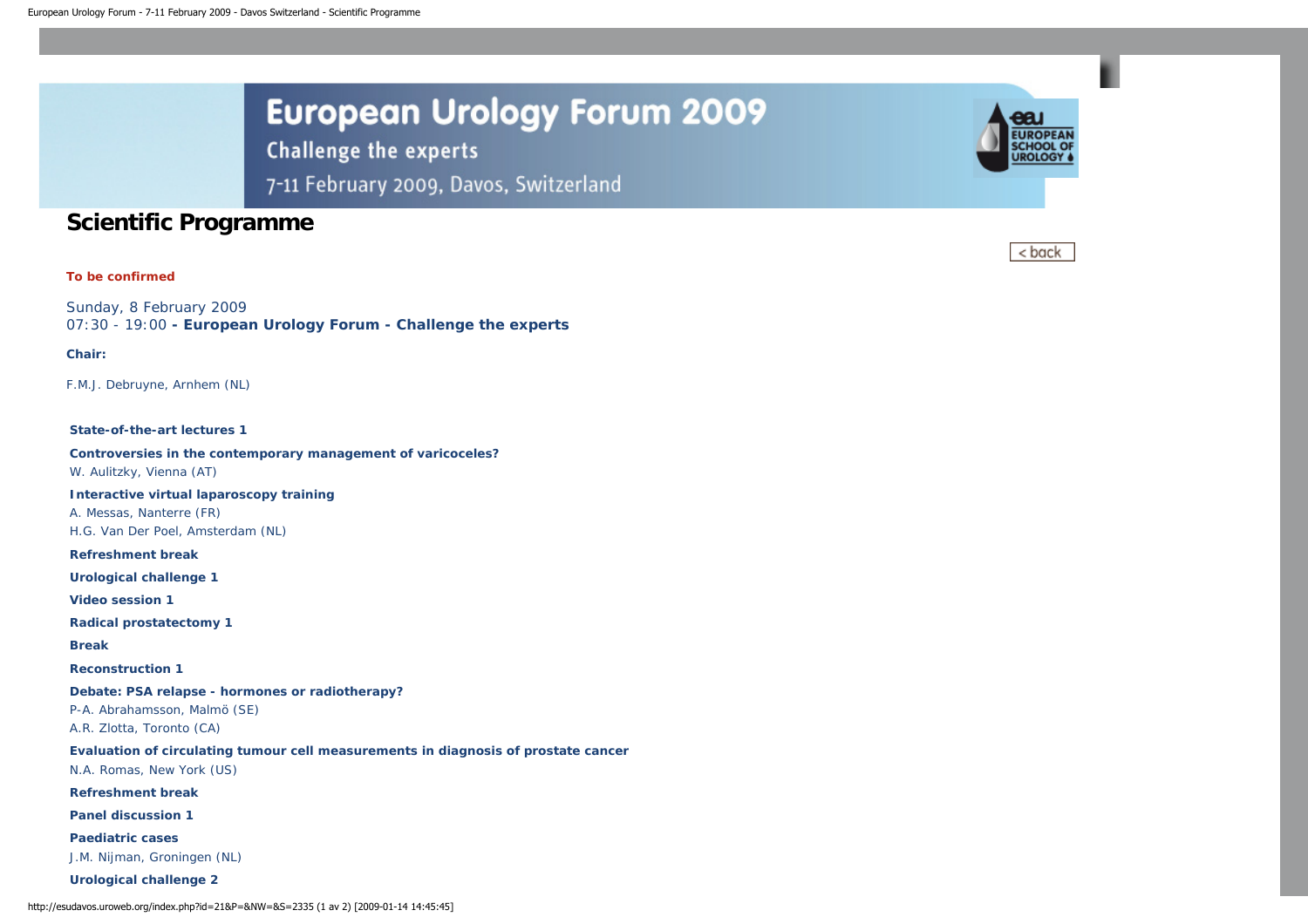European Urology Forum - 7-11 February 2009 - Davos Switzerland - Scientific Programme

# **Workshop on laparoscopy and URS hands-on-training**

#### **Laparoscopy**

- J. Rassweiler, Heilbronn (DE)
- J. Klein, Heilbronn (DE)
- A. Messas, Nanterre (FR)
- E. Liatsikos, Patras (GR)

# **Ureteroscopy**

- O. Traxer, Paris (FR)
- P.J. Osther, Fredericia (DK)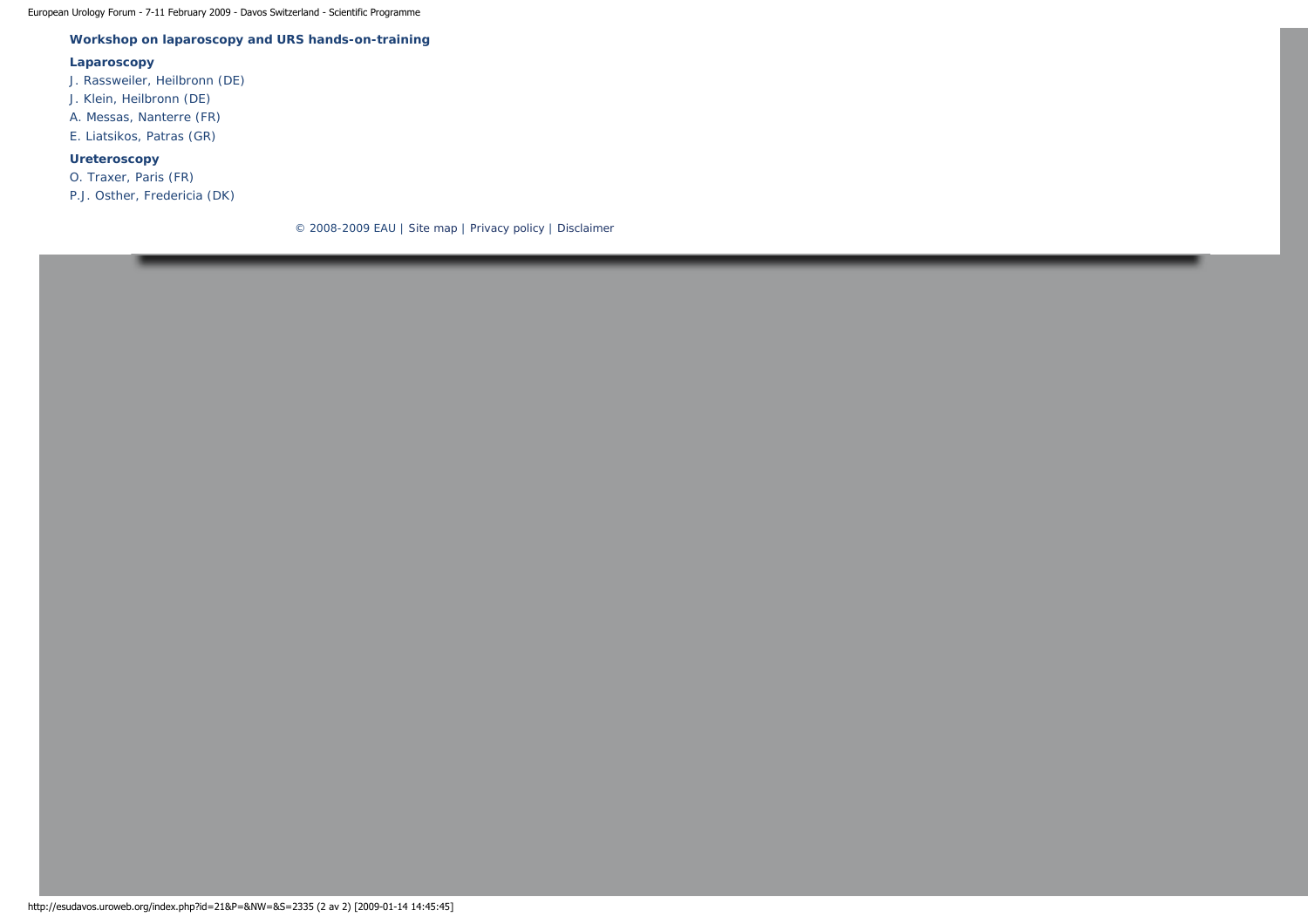**Challenge the experts** 

7-11 February 2009, Davos, Switzerland

# **Scientific Programme**

# **To be confirmed**

Monday, 9 February 2009 07:30 - 19:00 **- European Urology Forum - Challenge the experts**

### **Chair:**

F.M.J. Debruyne, Arnhem (NL)

### **State-of-the-art lectures 2**

**New markers in prostate cancer** V. Ravery, Paris (FR)

**Surgery for advanced bladder cancer** M. Wirth, Dresden (DE)

**Refreshment break**

**Urological challenge 3**

**State-of-the-art lectures 3**

**Treatment for metastatic kidney cancer**

Z. Kirkali, Izmir (TR)

**Video session 2**

**Cystectomy**

**Break**

**Radical prostatectomy 2**

**State-of-the-art lectures 4**

**Vasectomy and vasectomy reversal: a critical update** P.N. Schlegel, New York (US)

**Refreshment break**

**Panel discussion 2**

**Functional urology cases** D. Castro-Diaz, La Laguna Santa Cruz Tenerife (ES)



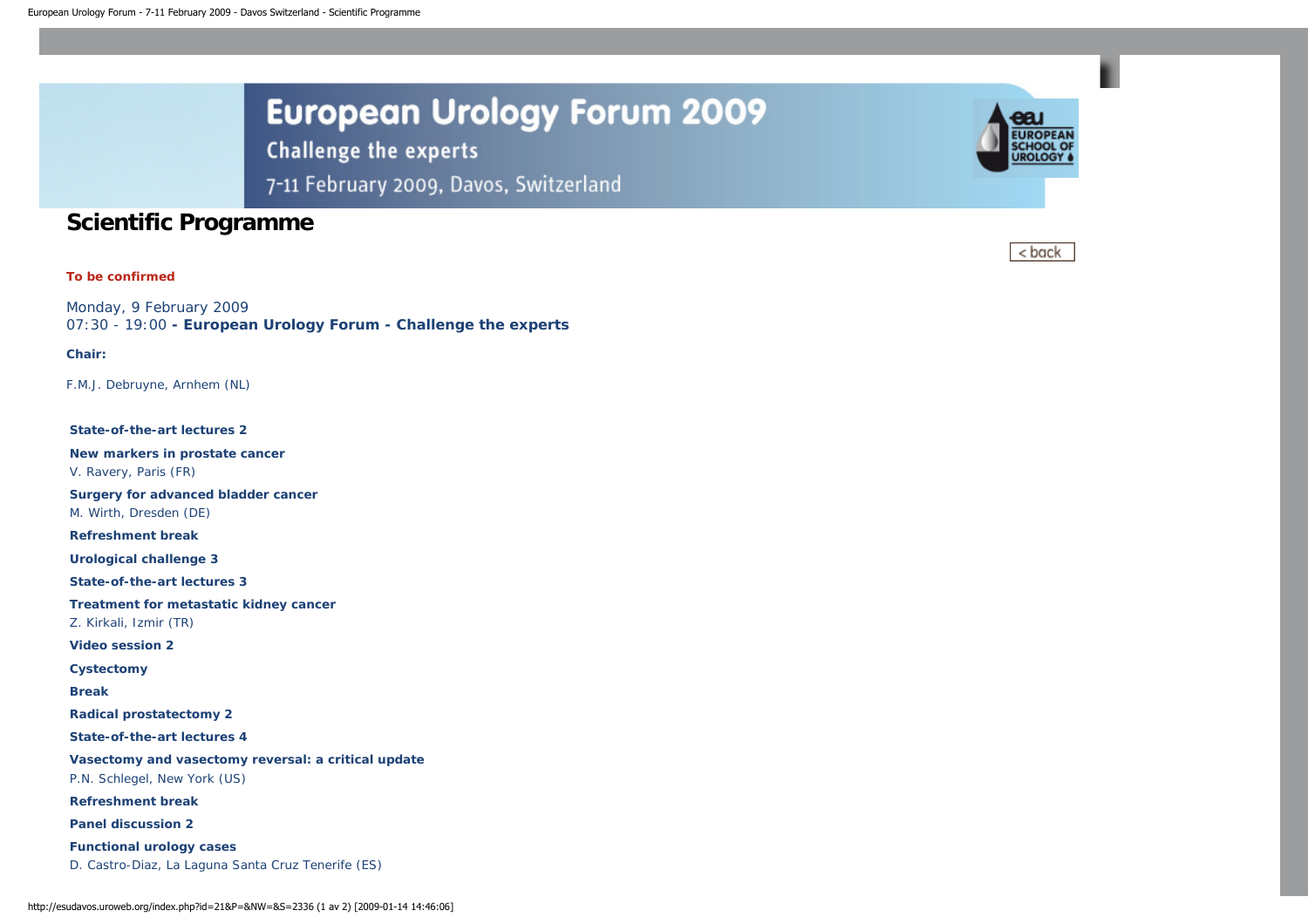European Urology Forum - 7-11 February 2009 - Davos Switzerland - Scientific Programme

# **Urological challenge 4**

# **Workshop on laparoscopy and URS hands-on-training**

## **Laparoscopy**

J. Rassweiler, Heilbronn (DE)

- J. Klein, Heilbronn (DE)
- A. Messas, Nanterre (FR)
- E. Liatsikos, Patras (GR)

## **Ureteroscopy**

O. Traxer, Paris (FR)

P.J. Osther, Fredericia (DK)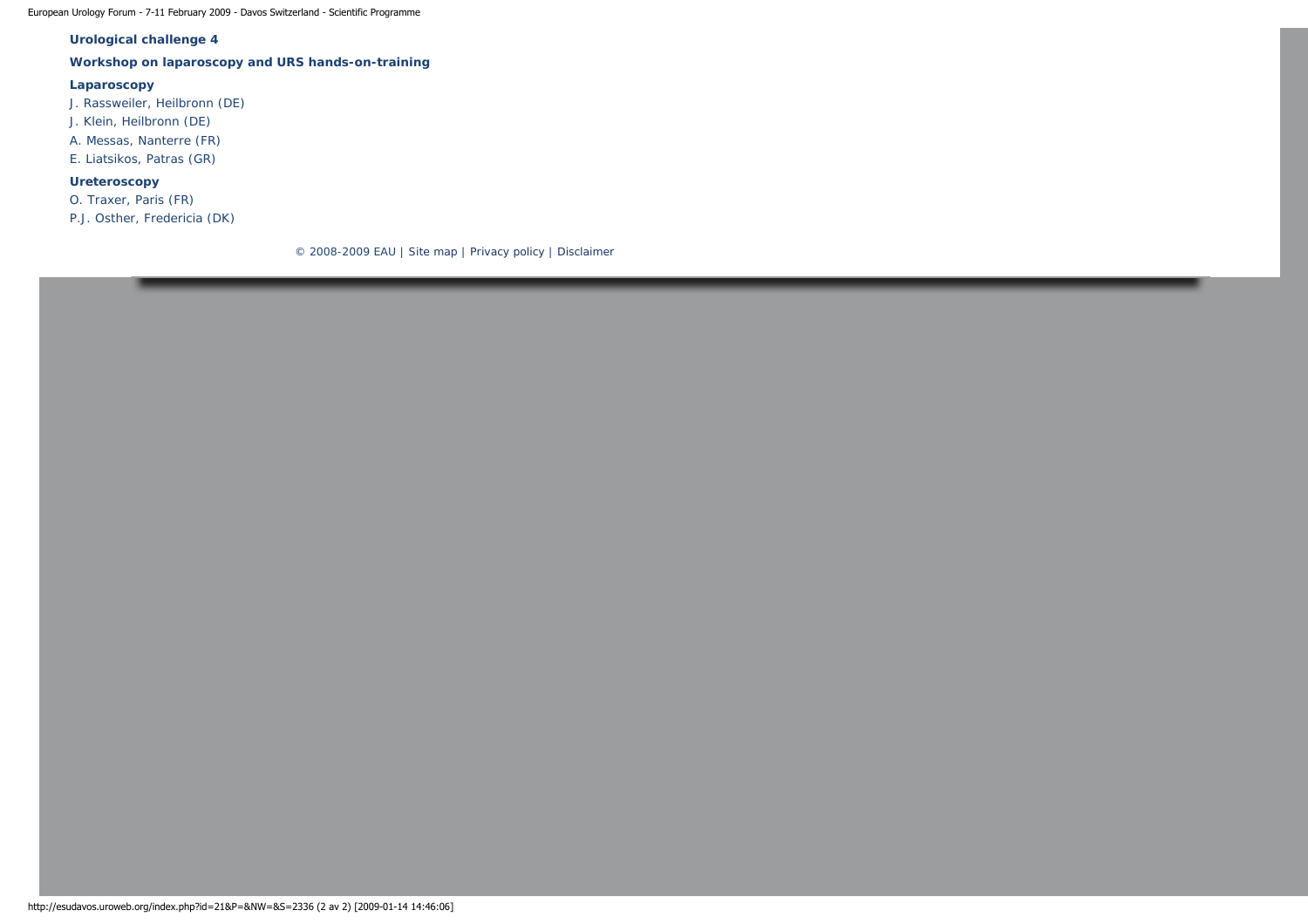**Challenge the experts** 

7-11 February 2009, Davos, Switzerland

# **Scientific Programme**

# **To be confirmed**

Tuesday, 10 February 2009 07:30 - 19:30 **- European Urology Forum 2009 - Challenge the experts**

### **Chair:**

F.M.J. Debruyne, Arnhem (NL)

#### **State-of-the-art lectures 5**

**Highlights of the International Consultation on Incontinence** P. Abrams, Bristol (GB)

**Mini symposium**

**Recent developments in female and pelvic floor dysfunction** C.R. Chapple, Sheffield (GB)

**Vaginal surgery for the urologist**

**Refreshment break**

**Urological challenge 5**

**Video session 3**

**Reconstruction 2**

**Kidney cancer**

**Mini symposium**

**Testosterone deficiency, the lower urinary tract and men's health**

**Its importance in men's health**

C.C. Schulman, Brussels (BE)

**New advances in the treatment of male fertility**

P.N. Schlegel, New York (US)

**Questions**

**Refreshment break**

**Panel discussion 3**



< back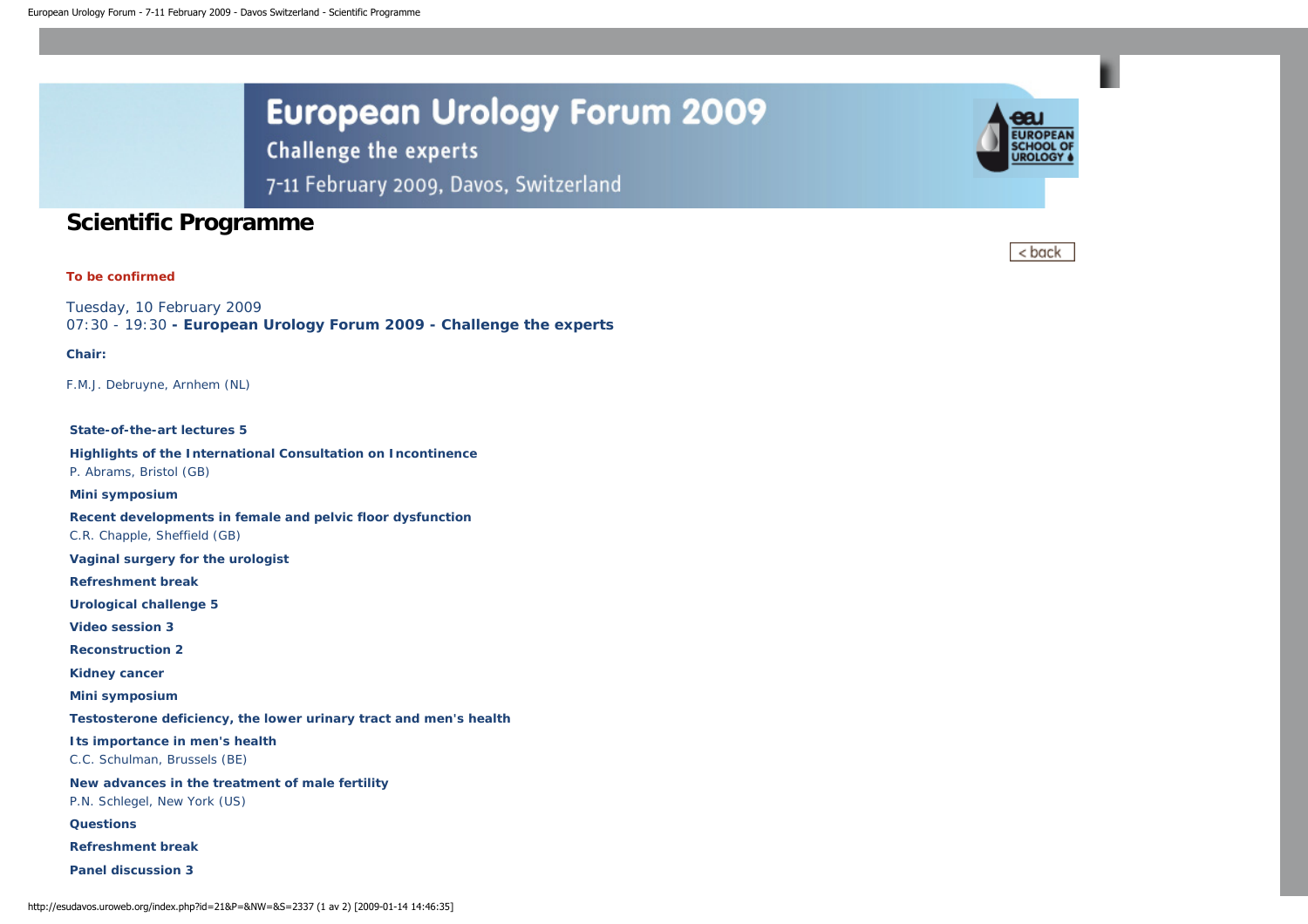European Urology Forum - 7-11 February 2009 - Davos Switzerland - Scientific Programme

## **Oncology cases**

P-A. Abrahamsson, Malmö (SE)

**Urological challenge 6**

**Workshop on laparoscopy and URS hands-on training**

### **Laparoscopy**

J. Rassweiler, Heilbronn (DE)

J. Klein, Heilbronn (DE)

A. Messas, Nanterre (FR)

E. Liatsikos, Patras (GR)

# **Ureteroscopy**

O. Traxer, Paris (FR)

P.J. Osther, Fredericia (DK)